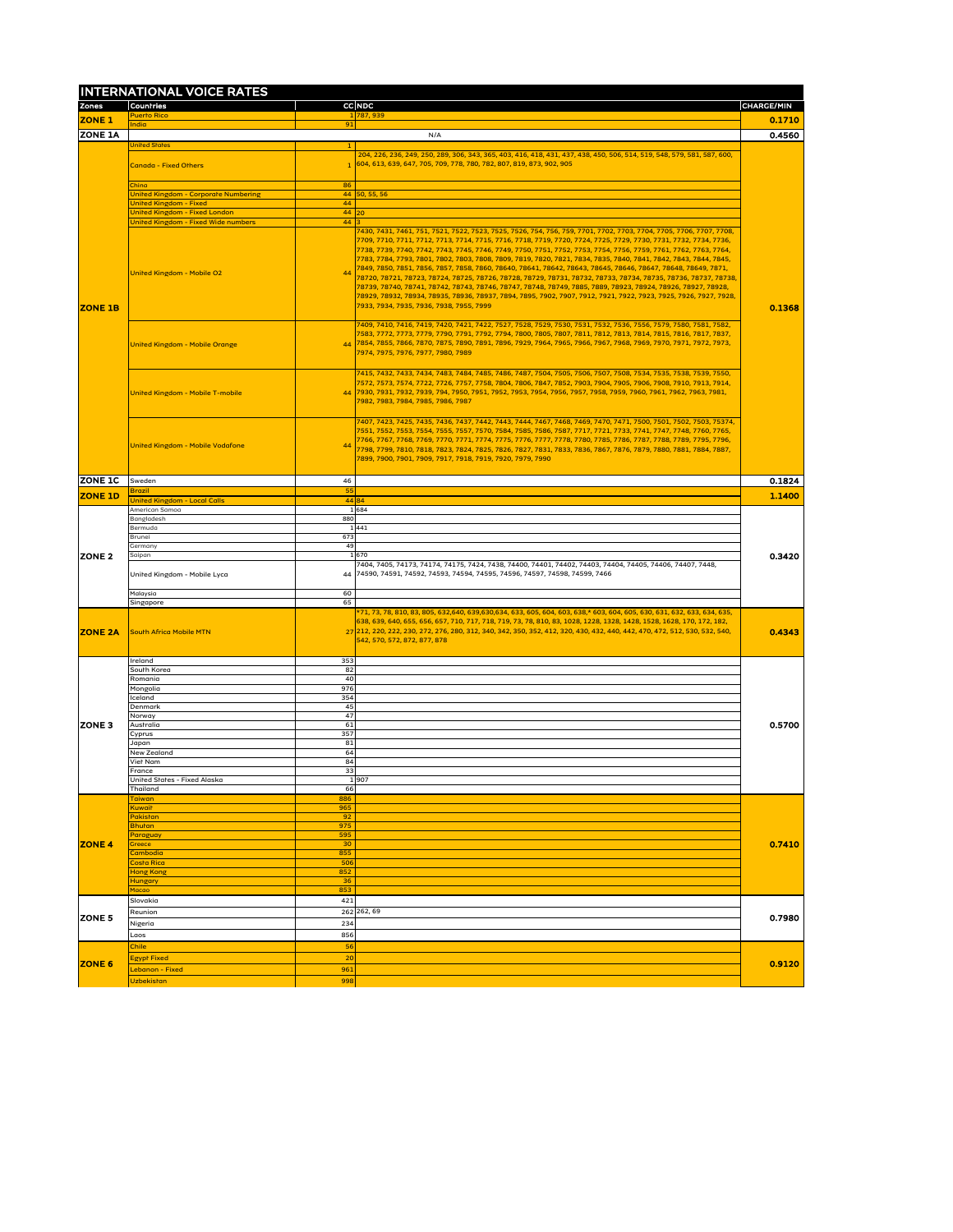| <b>IZONE 7</b> | Canada Northwest Territories                                     |            | 249710, 250232, 250233, 250234, 250235, 250237, 250239, 250471, 250500, 250622, 250624, 250627, 250771,<br> 250772, 250773, 250774, 250775, 250776, 250779, 418217, 418223, 418244, 418245, 418249, 418257, 418267,<br> 418287, 418383, 418422, 418449, 418459, 418464, 418483, 418485, 418486, 418519, 418585, 418593, 418595,<br> 418625, 418636, 418745, 418748, 418770, 418774, 418824, 418923, 418937, 418969, 418972, 418978, 418985,<br> 418986, 450244, 450253, 450293, 450296, 450329, 450380, 450381, 450383, 450384, 450392, 450393, 450401,<br> 450402, 450410, 450422, 450423, 450426, 450440, 450480, 450488, 450503, 450532, 450535, 450548, 450549,<br> 450571, 450573, 450587, 450782, 450783, 450785, 450788, 450790, 450791, 450792, 450793, 450794, 450796,<br> 450798, 450799, 450875, 450894, 450989, 450997, 519225, 519229, 519233, 519236, 519237, 519238, 519243,<br> 519263, 519296, 519327, 519335, 519349, 519353, 519361, 519367, 519368, 519385, 519386, 519389, 519392,<br> 519393, 519395, 519396, 519424, 519456, 519468, 519522, 519529, 519565, 519592, 519595, 519596, 519612,<br> 519665, 519706, 519708, 519765, 519773, 519779, 519786, 519793, 519795, 519799, 519828, 519832, 519839,<br> 519844, 519847, 519849, 519866, 519874, 519899, 579394, 581209, 581231, 581444, 581445, 581713, 581714,<br> 581715, 613273, 613279, 613375, 613538, 613582, 613587, 613629, 613638, 613659, 705221, 705225, 705231,<br> 705232, 705235, 705236, 705237, 705258, 705262, 705264, 705266, 705267, 705268, 705269, 705271, 705272,<br>705273, 705275, 705278, 705288, 705295, 705314, 705332, 705334, 705335, 705336, 705337, 705338, 705339,<br>705347, 705360, 705362, 705363, 705364, 705365, 705367, 705369, 705371, 705372, 705373, 705374, 705377,<br>705399, 705463, 705465, 705473, 705531, 705544, 705545, 705557, 705563, 705565, 705567, 705568, 705569,<br>705570, 705579, 705624, 705628, 705629, 705630, 705634, 705638, 705642, 705643, 705647, 705648, 705650,<br>705658, 705668, 705672, 705676, 705678, 705679, 705686, 705859, 705892, 705899, 705932, 705944, 705948,<br>705997, 807216, 807220, 807221, 807223, 807251, 807252, 807285, 807310, 807333, 807343, 807344, 807345,<br> 807346, 807407, 807444, 807464, 807465, 807466, 807467, 807468, 807472, 807473, 807474, 807475, 807476,<br> 807547, 807577, 807620, 807621, 807622, 807623, 807624, 807625, 807626, 807627, 807628, 807629, 807683,<br> 807684, 807766, 807767, 807768, 807777, 807935, 807939, 807957, 807983, 819202, 819203, 819221, 819222,<br> 819224, 819225, 819226, 819229, 819233, 819234, 819241, 819256, 819260, 819261, 819264, 819265, 819268,<br> 819270, 819277, 819279, 819280, 819283, 819285, 819293, 819294, 819297, 819298, 819301, 819316, 819333,<br> 819336, 819339, 819344, 819350, 819352, 819353, 819354, 819355, 819356, 819357, 819358, 819359, 819361,<br><u>819363. 819364. 819367. 819369. 819381. 819382. 819385. 819392. 819397. 819399. 819401. 819402. 819404.</u> | 1.0944 |
|----------------|------------------------------------------------------------------|------------|---------------------------------------------------------------------------------------------------------------------------------------------------------------------------------------------------------------------------------------------------------------------------------------------------------------------------------------------------------------------------------------------------------------------------------------------------------------------------------------------------------------------------------------------------------------------------------------------------------------------------------------------------------------------------------------------------------------------------------------------------------------------------------------------------------------------------------------------------------------------------------------------------------------------------------------------------------------------------------------------------------------------------------------------------------------------------------------------------------------------------------------------------------------------------------------------------------------------------------------------------------------------------------------------------------------------------------------------------------------------------------------------------------------------------------------------------------------------------------------------------------------------------------------------------------------------------------------------------------------------------------------------------------------------------------------------------------------------------------------------------------------------------------------------------------------------------------------------------------------------------------------------------------------------------------------------------------------------------------------------------------------------------------------------------------------------------------------------------------------------------------------------------------------------------------------------------------------------------------------------------------------------------------------------------------------------------------------------------------------------------------------------------------------------------------------------------------------------------------------------------------------------------------------------------------------------------------------------------------------------------------------------------------------------------------------------------------------------------------------------------------------------------------------------------------------------------------------------------------------------------------------------------------------------------------------------------------------------------------------------------------------------------------|--------|
|                | <b>Czech Republic</b>                                            | 420        |                                                                                                                                                                                                                                                                                                                                                                                                                                                                                                                                                                                                                                                                                                                                                                                                                                                                                                                                                                                                                                                                                                                                                                                                                                                                                                                                                                                                                                                                                                                                                                                                                                                                                                                                                                                                                                                                                                                                                                                                                                                                                                                                                                                                                                                                                                                                                                                                                                                                                                                                                                                                                                                                                                                                                                                                                                                                                                                                                                                                                                 |        |
|                | Martinique<br>French Guiana                                      | 596<br>594 |                                                                                                                                                                                                                                                                                                                                                                                                                                                                                                                                                                                                                                                                                                                                                                                                                                                                                                                                                                                                                                                                                                                                                                                                                                                                                                                                                                                                                                                                                                                                                                                                                                                                                                                                                                                                                                                                                                                                                                                                                                                                                                                                                                                                                                                                                                                                                                                                                                                                                                                                                                                                                                                                                                                                                                                                                                                                                                                                                                                                                                 |        |
|                | Guadeloupe                                                       | 590        |                                                                                                                                                                                                                                                                                                                                                                                                                                                                                                                                                                                                                                                                                                                                                                                                                                                                                                                                                                                                                                                                                                                                                                                                                                                                                                                                                                                                                                                                                                                                                                                                                                                                                                                                                                                                                                                                                                                                                                                                                                                                                                                                                                                                                                                                                                                                                                                                                                                                                                                                                                                                                                                                                                                                                                                                                                                                                                                                                                                                                                 |        |
|                | Mexico                                                           | 52         |                                                                                                                                                                                                                                                                                                                                                                                                                                                                                                                                                                                                                                                                                                                                                                                                                                                                                                                                                                                                                                                                                                                                                                                                                                                                                                                                                                                                                                                                                                                                                                                                                                                                                                                                                                                                                                                                                                                                                                                                                                                                                                                                                                                                                                                                                                                                                                                                                                                                                                                                                                                                                                                                                                                                                                                                                                                                                                                                                                                                                                 |        |
|                | Egypt<br>Saudi Arabia                                            | 966        | 20 10, 11, 12, 16                                                                                                                                                                                                                                                                                                                                                                                                                                                                                                                                                                                                                                                                                                                                                                                                                                                                                                                                                                                                                                                                                                                                                                                                                                                                                                                                                                                                                                                                                                                                                                                                                                                                                                                                                                                                                                                                                                                                                                                                                                                                                                                                                                                                                                                                                                                                                                                                                                                                                                                                                                                                                                                                                                                                                                                                                                                                                                                                                                                                               |        |
|                | Cyprus mobile                                                    |            | 357 122, 94, 95, 1239, 97, 99, 121, 942, 96                                                                                                                                                                                                                                                                                                                                                                                                                                                                                                                                                                                                                                                                                                                                                                                                                                                                                                                                                                                                                                                                                                                                                                                                                                                                                                                                                                                                                                                                                                                                                                                                                                                                                                                                                                                                                                                                                                                                                                                                                                                                                                                                                                                                                                                                                                                                                                                                                                                                                                                                                                                                                                                                                                                                                                                                                                                                                                                                                                                     |        |
|                | Faeroe                                                           | 298        |                                                                                                                                                                                                                                                                                                                                                                                                                                                                                                                                                                                                                                                                                                                                                                                                                                                                                                                                                                                                                                                                                                                                                                                                                                                                                                                                                                                                                                                                                                                                                                                                                                                                                                                                                                                                                                                                                                                                                                                                                                                                                                                                                                                                                                                                                                                                                                                                                                                                                                                                                                                                                                                                                                                                                                                                                                                                                                                                                                                                                                 |        |
| <b>ZONE 8</b>  | Sudan<br>Panama                                                  | 249<br>507 |                                                                                                                                                                                                                                                                                                                                                                                                                                                                                                                                                                                                                                                                                                                                                                                                                                                                                                                                                                                                                                                                                                                                                                                                                                                                                                                                                                                                                                                                                                                                                                                                                                                                                                                                                                                                                                                                                                                                                                                                                                                                                                                                                                                                                                                                                                                                                                                                                                                                                                                                                                                                                                                                                                                                                                                                                                                                                                                                                                                                                                 | 1.2540 |
|                | Yemen                                                            | 967        |                                                                                                                                                                                                                                                                                                                                                                                                                                                                                                                                                                                                                                                                                                                                                                                                                                                                                                                                                                                                                                                                                                                                                                                                                                                                                                                                                                                                                                                                                                                                                                                                                                                                                                                                                                                                                                                                                                                                                                                                                                                                                                                                                                                                                                                                                                                                                                                                                                                                                                                                                                                                                                                                                                                                                                                                                                                                                                                                                                                                                                 |        |
|                | Israel                                                           | 972        |                                                                                                                                                                                                                                                                                                                                                                                                                                                                                                                                                                                                                                                                                                                                                                                                                                                                                                                                                                                                                                                                                                                                                                                                                                                                                                                                                                                                                                                                                                                                                                                                                                                                                                                                                                                                                                                                                                                                                                                                                                                                                                                                                                                                                                                                                                                                                                                                                                                                                                                                                                                                                                                                                                                                                                                                                                                                                                                                                                                                                                 |        |
|                | Turkmenistan<br>Qatar                                            | 993<br>974 |                                                                                                                                                                                                                                                                                                                                                                                                                                                                                                                                                                                                                                                                                                                                                                                                                                                                                                                                                                                                                                                                                                                                                                                                                                                                                                                                                                                                                                                                                                                                                                                                                                                                                                                                                                                                                                                                                                                                                                                                                                                                                                                                                                                                                                                                                                                                                                                                                                                                                                                                                                                                                                                                                                                                                                                                                                                                                                                                                                                                                                 |        |
|                | Uruguay                                                          | 598        |                                                                                                                                                                                                                                                                                                                                                                                                                                                                                                                                                                                                                                                                                                                                                                                                                                                                                                                                                                                                                                                                                                                                                                                                                                                                                                                                                                                                                                                                                                                                                                                                                                                                                                                                                                                                                                                                                                                                                                                                                                                                                                                                                                                                                                                                                                                                                                                                                                                                                                                                                                                                                                                                                                                                                                                                                                                                                                                                                                                                                                 |        |
| <b>ZONE 9</b>  | Sri Lanka                                                        | 94         |                                                                                                                                                                                                                                                                                                                                                                                                                                                                                                                                                                                                                                                                                                                                                                                                                                                                                                                                                                                                                                                                                                                                                                                                                                                                                                                                                                                                                                                                                                                                                                                                                                                                                                                                                                                                                                                                                                                                                                                                                                                                                                                                                                                                                                                                                                                                                                                                                                                                                                                                                                                                                                                                                                                                                                                                                                                                                                                                                                                                                                 | 1.3680 |
|                | Bahamas                                                          |            | 242                                                                                                                                                                                                                                                                                                                                                                                                                                                                                                                                                                                                                                                                                                                                                                                                                                                                                                                                                                                                                                                                                                                                                                                                                                                                                                                                                                                                                                                                                                                                                                                                                                                                                                                                                                                                                                                                                                                                                                                                                                                                                                                                                                                                                                                                                                                                                                                                                                                                                                                                                                                                                                                                                                                                                                                                                                                                                                                                                                                                                             |        |
|                | <b>Mauritius</b><br>Guam                                         | 230        | 671                                                                                                                                                                                                                                                                                                                                                                                                                                                                                                                                                                                                                                                                                                                                                                                                                                                                                                                                                                                                                                                                                                                                                                                                                                                                                                                                                                                                                                                                                                                                                                                                                                                                                                                                                                                                                                                                                                                                                                                                                                                                                                                                                                                                                                                                                                                                                                                                                                                                                                                                                                                                                                                                                                                                                                                                                                                                                                                                                                                                                             |        |
|                | Netherlands Antillas                                             | 599        |                                                                                                                                                                                                                                                                                                                                                                                                                                                                                                                                                                                                                                                                                                                                                                                                                                                                                                                                                                                                                                                                                                                                                                                                                                                                                                                                                                                                                                                                                                                                                                                                                                                                                                                                                                                                                                                                                                                                                                                                                                                                                                                                                                                                                                                                                                                                                                                                                                                                                                                                                                                                                                                                                                                                                                                                                                                                                                                                                                                                                                 |        |
|                | <b>Saint Lucia</b>                                               |            | 758                                                                                                                                                                                                                                                                                                                                                                                                                                                                                                                                                                                                                                                                                                                                                                                                                                                                                                                                                                                                                                                                                                                                                                                                                                                                                                                                                                                                                                                                                                                                                                                                                                                                                                                                                                                                                                                                                                                                                                                                                                                                                                                                                                                                                                                                                                                                                                                                                                                                                                                                                                                                                                                                                                                                                                                                                                                                                                                                                                                                                             |        |
|                | Andorra<br>Peru - High Cost                                      | 376        | 4129, 4163, 4229, 4263, 4327, 4362, 4363, 4439, 5129, 5162, 5163, 5229, 5263, 5329, 5363, 5437, 5629, 5662, 5663,<br>516129, 6163, 6229, 6263, 6329, 6363, 6429, 6462, 6463, 6465, 6539, 6553, 6563, 6629, 6663, 6729, 6763, 7229, 7263,<br>7327, 7353, 7354, 7363, 7429, 7463, 7465, 7629, 7663, 8229, 8263, 8329, 8363, 8429, 8462, 8463, 8465                                                                                                                                                                                                                                                                                                                                                                                                                                                                                                                                                                                                                                                                                                                                                                                                                                                                                                                                                                                                                                                                                                                                                                                                                                                                                                                                                                                                                                                                                                                                                                                                                                                                                                                                                                                                                                                                                                                                                                                                                                                                                                                                                                                                                                                                                                                                                                                                                                                                                                                                                                                                                                                                                |        |
|                |                                                                  |            |                                                                                                                                                                                                                                                                                                                                                                                                                                                                                                                                                                                                                                                                                                                                                                                                                                                                                                                                                                                                                                                                                                                                                                                                                                                                                                                                                                                                                                                                                                                                                                                                                                                                                                                                                                                                                                                                                                                                                                                                                                                                                                                                                                                                                                                                                                                                                                                                                                                                                                                                                                                                                                                                                                                                                                                                                                                                                                                                                                                                                                 |        |
|                | <b>Nepal</b><br>Angola                                           | 977<br>244 |                                                                                                                                                                                                                                                                                                                                                                                                                                                                                                                                                                                                                                                                                                                                                                                                                                                                                                                                                                                                                                                                                                                                                                                                                                                                                                                                                                                                                                                                                                                                                                                                                                                                                                                                                                                                                                                                                                                                                                                                                                                                                                                                                                                                                                                                                                                                                                                                                                                                                                                                                                                                                                                                                                                                                                                                                                                                                                                                                                                                                                 |        |
| <b>ZONE 10</b> | Iran                                                             | 98         |                                                                                                                                                                                                                                                                                                                                                                                                                                                                                                                                                                                                                                                                                                                                                                                                                                                                                                                                                                                                                                                                                                                                                                                                                                                                                                                                                                                                                                                                                                                                                                                                                                                                                                                                                                                                                                                                                                                                                                                                                                                                                                                                                                                                                                                                                                                                                                                                                                                                                                                                                                                                                                                                                                                                                                                                                                                                                                                                                                                                                                 | 1.4820 |
|                | <b>Israel palestine</b>                                          |            | 972 22,42,82,92,56, 59                                                                                                                                                                                                                                                                                                                                                                                                                                                                                                                                                                                                                                                                                                                                                                                                                                                                                                                                                                                                                                                                                                                                                                                                                                                                                                                                                                                                                                                                                                                                                                                                                                                                                                                                                                                                                                                                                                                                                                                                                                                                                                                                                                                                                                                                                                                                                                                                                                                                                                                                                                                                                                                                                                                                                                                                                                                                                                                                                                                                          |        |
|                | <b>Palestine</b><br>Jordan                                       | 970<br>962 |                                                                                                                                                                                                                                                                                                                                                                                                                                                                                                                                                                                                                                                                                                                                                                                                                                                                                                                                                                                                                                                                                                                                                                                                                                                                                                                                                                                                                                                                                                                                                                                                                                                                                                                                                                                                                                                                                                                                                                                                                                                                                                                                                                                                                                                                                                                                                                                                                                                                                                                                                                                                                                                                                                                                                                                                                                                                                                                                                                                                                                 |        |
|                | Argentina - Fixed                                                |            | 54 221, 223, 230, 232, 236, 249, 261, 266, 291, 2954, 299, 341, 342, 3489, 351, 3571, 3624, 381, 11                                                                                                                                                                                                                                                                                                                                                                                                                                                                                                                                                                                                                                                                                                                                                                                                                                                                                                                                                                                                                                                                                                                                                                                                                                                                                                                                                                                                                                                                                                                                                                                                                                                                                                                                                                                                                                                                                                                                                                                                                                                                                                                                                                                                                                                                                                                                                                                                                                                                                                                                                                                                                                                                                                                                                                                                                                                                                                                             |        |
|                | Argentina                                                        | 54         |                                                                                                                                                                                                                                                                                                                                                                                                                                                                                                                                                                                                                                                                                                                                                                                                                                                                                                                                                                                                                                                                                                                                                                                                                                                                                                                                                                                                                                                                                                                                                                                                                                                                                                                                                                                                                                                                                                                                                                                                                                                                                                                                                                                                                                                                                                                                                                                                                                                                                                                                                                                                                                                                                                                                                                                                                                                                                                                                                                                                                                 |        |
|                | <b>United Arab Emirates</b>                                      | 971        |                                                                                                                                                                                                                                                                                                                                                                                                                                                                                                                                                                                                                                                                                                                                                                                                                                                                                                                                                                                                                                                                                                                                                                                                                                                                                                                                                                                                                                                                                                                                                                                                                                                                                                                                                                                                                                                                                                                                                                                                                                                                                                                                                                                                                                                                                                                                                                                                                                                                                                                                                                                                                                                                                                                                                                                                                                                                                                                                                                                                                                 |        |
| <b>ZONE 11</b> | Gibraltar<br>United Kingdom - Mobile Others                      | 350        | 74068, 74080, 74081, 74082, 74088, 74089, 74180, 74182, 74184, 74186, 74187, 74188, 74189, 74409, 74411, 74412,<br>74413, 74414, 74415, 74416, 74417, 74418, 74419, 74510, 74511, 74513, 74514, 74518, 74519, 74520, 74521, 74522,<br>74523, 74524, 74525, 74526, 74570, 74571, 74572, 74573, 74575, 74576, 7465, 75090, 75091, 75092, 75093, 75094,<br>75095, 75096, 75097, 7520, 7537, 75590, 75591, 75594, 75596, 75894, 75895, 75896, 75897, 75898, 7620, 7624, 77,<br>78, 78221, 79, 79111, 79117                                                                                                                                                                                                                                                                                                                                                                                                                                                                                                                                                                                                                                                                                                                                                                                                                                                                                                                                                                                                                                                                                                                                                                                                                                                                                                                                                                                                                                                                                                                                                                                                                                                                                                                                                                                                                                                                                                                                                                                                                                                                                                                                                                                                                                                                                                                                                                                                                                                                                                                          | 1.5960 |
|                | United Kingdom - Mobile Tismi                                    |            | 44 74183, 74512, 75206                                                                                                                                                                                                                                                                                                                                                                                                                                                                                                                                                                                                                                                                                                                                                                                                                                                                                                                                                                                                                                                                                                                                                                                                                                                                                                                                                                                                                                                                                                                                                                                                                                                                                                                                                                                                                                                                                                                                                                                                                                                                                                                                                                                                                                                                                                                                                                                                                                                                                                                                                                                                                                                                                                                                                                                                                                                                                                                                                                                                          |        |
|                | <b>Italy fixed</b><br>Cayman Islands                             | 39         | 345                                                                                                                                                                                                                                                                                                                                                                                                                                                                                                                                                                                                                                                                                                                                                                                                                                                                                                                                                                                                                                                                                                                                                                                                                                                                                                                                                                                                                                                                                                                                                                                                                                                                                                                                                                                                                                                                                                                                                                                                                                                                                                                                                                                                                                                                                                                                                                                                                                                                                                                                                                                                                                                                                                                                                                                                                                                                                                                                                                                                                             |        |
|                | Argentina-Mobile                                                 | 54 9       |                                                                                                                                                                                                                                                                                                                                                                                                                                                                                                                                                                                                                                                                                                                                                                                                                                                                                                                                                                                                                                                                                                                                                                                                                                                                                                                                                                                                                                                                                                                                                                                                                                                                                                                                                                                                                                                                                                                                                                                                                                                                                                                                                                                                                                                                                                                                                                                                                                                                                                                                                                                                                                                                                                                                                                                                                                                                                                                                                                                                                                 |        |
|                | Honduras                                                         | 504        |                                                                                                                                                                                                                                                                                                                                                                                                                                                                                                                                                                                                                                                                                                                                                                                                                                                                                                                                                                                                                                                                                                                                                                                                                                                                                                                                                                                                                                                                                                                                                                                                                                                                                                                                                                                                                                                                                                                                                                                                                                                                                                                                                                                                                                                                                                                                                                                                                                                                                                                                                                                                                                                                                                                                                                                                                                                                                                                                                                                                                                 |        |
|                | <b>Dominica Republic</b>                                         |            | 809, 829, 849                                                                                                                                                                                                                                                                                                                                                                                                                                                                                                                                                                                                                                                                                                                                                                                                                                                                                                                                                                                                                                                                                                                                                                                                                                                                                                                                                                                                                                                                                                                                                                                                                                                                                                                                                                                                                                                                                                                                                                                                                                                                                                                                                                                                                                                                                                                                                                                                                                                                                                                                                                                                                                                                                                                                                                                                                                                                                                                                                                                                                   |        |
|                | <b>Guaremala</b><br>Iraq                                         | 502<br>964 |                                                                                                                                                                                                                                                                                                                                                                                                                                                                                                                                                                                                                                                                                                                                                                                                                                                                                                                                                                                                                                                                                                                                                                                                                                                                                                                                                                                                                                                                                                                                                                                                                                                                                                                                                                                                                                                                                                                                                                                                                                                                                                                                                                                                                                                                                                                                                                                                                                                                                                                                                                                                                                                                                                                                                                                                                                                                                                                                                                                                                                 |        |
|                | <b>Ecuador</b>                                                   | 593        |                                                                                                                                                                                                                                                                                                                                                                                                                                                                                                                                                                                                                                                                                                                                                                                                                                                                                                                                                                                                                                                                                                                                                                                                                                                                                                                                                                                                                                                                                                                                                                                                                                                                                                                                                                                                                                                                                                                                                                                                                                                                                                                                                                                                                                                                                                                                                                                                                                                                                                                                                                                                                                                                                                                                                                                                                                                                                                                                                                                                                                 |        |
| <b>ZONE 12</b> | Grenada                                                          |            | 473                                                                                                                                                                                                                                                                                                                                                                                                                                                                                                                                                                                                                                                                                                                                                                                                                                                                                                                                                                                                                                                                                                                                                                                                                                                                                                                                                                                                                                                                                                                                                                                                                                                                                                                                                                                                                                                                                                                                                                                                                                                                                                                                                                                                                                                                                                                                                                                                                                                                                                                                                                                                                                                                                                                                                                                                                                                                                                                                                                                                                             | 1.7100 |
|                | Lebanon-Mobile<br><b>Spain</b>                                   | 34         | 961 3,7,8                                                                                                                                                                                                                                                                                                                                                                                                                                                                                                                                                                                                                                                                                                                                                                                                                                                                                                                                                                                                                                                                                                                                                                                                                                                                                                                                                                                                                                                                                                                                                                                                                                                                                                                                                                                                                                                                                                                                                                                                                                                                                                                                                                                                                                                                                                                                                                                                                                                                                                                                                                                                                                                                                                                                                                                                                                                                                                                                                                                                                       |        |
|                | <b>Namibia</b>                                                   | 264        |                                                                                                                                                                                                                                                                                                                                                                                                                                                                                                                                                                                                                                                                                                                                                                                                                                                                                                                                                                                                                                                                                                                                                                                                                                                                                                                                                                                                                                                                                                                                                                                                                                                                                                                                                                                                                                                                                                                                                                                                                                                                                                                                                                                                                                                                                                                                                                                                                                                                                                                                                                                                                                                                                                                                                                                                                                                                                                                                                                                                                                 |        |
|                | Venezuela                                                        | 58         |                                                                                                                                                                                                                                                                                                                                                                                                                                                                                                                                                                                                                                                                                                                                                                                                                                                                                                                                                                                                                                                                                                                                                                                                                                                                                                                                                                                                                                                                                                                                                                                                                                                                                                                                                                                                                                                                                                                                                                                                                                                                                                                                                                                                                                                                                                                                                                                                                                                                                                                                                                                                                                                                                                                                                                                                                                                                                                                                                                                                                                 |        |
|                | <b>Barbados</b>                                                  |            | 1 246                                                                                                                                                                                                                                                                                                                                                                                                                                                                                                                                                                                                                                                                                                                                                                                                                                                                                                                                                                                                                                                                                                                                                                                                                                                                                                                                                                                                                                                                                                                                                                                                                                                                                                                                                                                                                                                                                                                                                                                                                                                                                                                                                                                                                                                                                                                                                                                                                                                                                                                                                                                                                                                                                                                                                                                                                                                                                                                                                                                                                           |        |
|                | British Virgin Islands<br>Aruba                                  | 297        | 284                                                                                                                                                                                                                                                                                                                                                                                                                                                                                                                                                                                                                                                                                                                                                                                                                                                                                                                                                                                                                                                                                                                                                                                                                                                                                                                                                                                                                                                                                                                                                                                                                                                                                                                                                                                                                                                                                                                                                                                                                                                                                                                                                                                                                                                                                                                                                                                                                                                                                                                                                                                                                                                                                                                                                                                                                                                                                                                                                                                                                             |        |
| <b>ZONE 13</b> | <b>Bolivia</b>                                                   | 591        |                                                                                                                                                                                                                                                                                                                                                                                                                                                                                                                                                                                                                                                                                                                                                                                                                                                                                                                                                                                                                                                                                                                                                                                                                                                                                                                                                                                                                                                                                                                                                                                                                                                                                                                                                                                                                                                                                                                                                                                                                                                                                                                                                                                                                                                                                                                                                                                                                                                                                                                                                                                                                                                                                                                                                                                                                                                                                                                                                                                                                                 | 1.8240 |
|                | United Kingdom - Mobile H3G                                      |            | 7400, 7401, 7402, 7403, 7411, 7412, 7413, 7414, 74170, 7426, 7427, 7428, 7429, 7445, 7446, 7447, 7449, 7450, 7453,<br>7454, 7455, 7456, 7460, 7462, 7463, 7472, 7473, 7474, 7475, 7476, 7477, 7478, 7479, 7480, 7481, 7482, 7533, 7575,<br>44 7576, 7577, 7578, 7588, 7723, 7727, 7728, 7735, 7737, 7782, 7828, 7830, 7832, 7838, 7846, 7848, 7853, 7859, 7861,<br>7862, 7863, 7865, 7868, 7869, 7877, 7878, 7882, 7883, 7886, 7888, 7897, 7898, 7915, 7916, 7988                                                                                                                                                                                                                                                                                                                                                                                                                                                                                                                                                                                                                                                                                                                                                                                                                                                                                                                                                                                                                                                                                                                                                                                                                                                                                                                                                                                                                                                                                                                                                                                                                                                                                                                                                                                                                                                                                                                                                                                                                                                                                                                                                                                                                                                                                                                                                                                                                                                                                                                                                               |        |
|                | Afghanistan                                                      | 93         |                                                                                                                                                                                                                                                                                                                                                                                                                                                                                                                                                                                                                                                                                                                                                                                                                                                                                                                                                                                                                                                                                                                                                                                                                                                                                                                                                                                                                                                                                                                                                                                                                                                                                                                                                                                                                                                                                                                                                                                                                                                                                                                                                                                                                                                                                                                                                                                                                                                                                                                                                                                                                                                                                                                                                                                                                                                                                                                                                                                                                                 |        |
|                | <b>Saint Kitts and Nevis</b><br>Kyrgyzstan                       | 996        | 869                                                                                                                                                                                                                                                                                                                                                                                                                                                                                                                                                                                                                                                                                                                                                                                                                                                                                                                                                                                                                                                                                                                                                                                                                                                                                                                                                                                                                                                                                                                                                                                                                                                                                                                                                                                                                                                                                                                                                                                                                                                                                                                                                                                                                                                                                                                                                                                                                                                                                                                                                                                                                                                                                                                                                                                                                                                                                                                                                                                                                             |        |
|                | <b>Ukraine</b>                                                   | 380        |                                                                                                                                                                                                                                                                                                                                                                                                                                                                                                                                                                                                                                                                                                                                                                                                                                                                                                                                                                                                                                                                                                                                                                                                                                                                                                                                                                                                                                                                                                                                                                                                                                                                                                                                                                                                                                                                                                                                                                                                                                                                                                                                                                                                                                                                                                                                                                                                                                                                                                                                                                                                                                                                                                                                                                                                                                                                                                                                                                                                                                 |        |
|                | <b>Turks and Caicos</b><br>Nicaragua                             | 505        | $ 649\rangle$                                                                                                                                                                                                                                                                                                                                                                                                                                                                                                                                                                                                                                                                                                                                                                                                                                                                                                                                                                                                                                                                                                                                                                                                                                                                                                                                                                                                                                                                                                                                                                                                                                                                                                                                                                                                                                                                                                                                                                                                                                                                                                                                                                                                                                                                                                                                                                                                                                                                                                                                                                                                                                                                                                                                                                                                                                                                                                                                                                                                                   |        |
|                | <b>Marshall Islands</b><br><b>Thailand Mobile AIN GlobalComm</b> | 692        | 66 92, 93, 98, 97, 61, 63                                                                                                                                                                                                                                                                                                                                                                                                                                                                                                                                                                                                                                                                                                                                                                                                                                                                                                                                                                                                                                                                                                                                                                                                                                                                                                                                                                                                                                                                                                                                                                                                                                                                                                                                                                                                                                                                                                                                                                                                                                                                                                                                                                                                                                                                                                                                                                                                                                                                                                                                                                                                                                                                                                                                                                                                                                                                                                                                                                                                       |        |
|                | <b>Dominica</b>                                                  |            | 1 767                                                                                                                                                                                                                                                                                                                                                                                                                                                                                                                                                                                                                                                                                                                                                                                                                                                                                                                                                                                                                                                                                                                                                                                                                                                                                                                                                                                                                                                                                                                                                                                                                                                                                                                                                                                                                                                                                                                                                                                                                                                                                                                                                                                                                                                                                                                                                                                                                                                                                                                                                                                                                                                                                                                                                                                                                                                                                                                                                                                                                           |        |
|                | <b>Ethiopia</b>                                                  | 251        |                                                                                                                                                                                                                                                                                                                                                                                                                                                                                                                                                                                                                                                                                                                                                                                                                                                                                                                                                                                                                                                                                                                                                                                                                                                                                                                                                                                                                                                                                                                                                                                                                                                                                                                                                                                                                                                                                                                                                                                                                                                                                                                                                                                                                                                                                                                                                                                                                                                                                                                                                                                                                                                                                                                                                                                                                                                                                                                                                                                                                                 |        |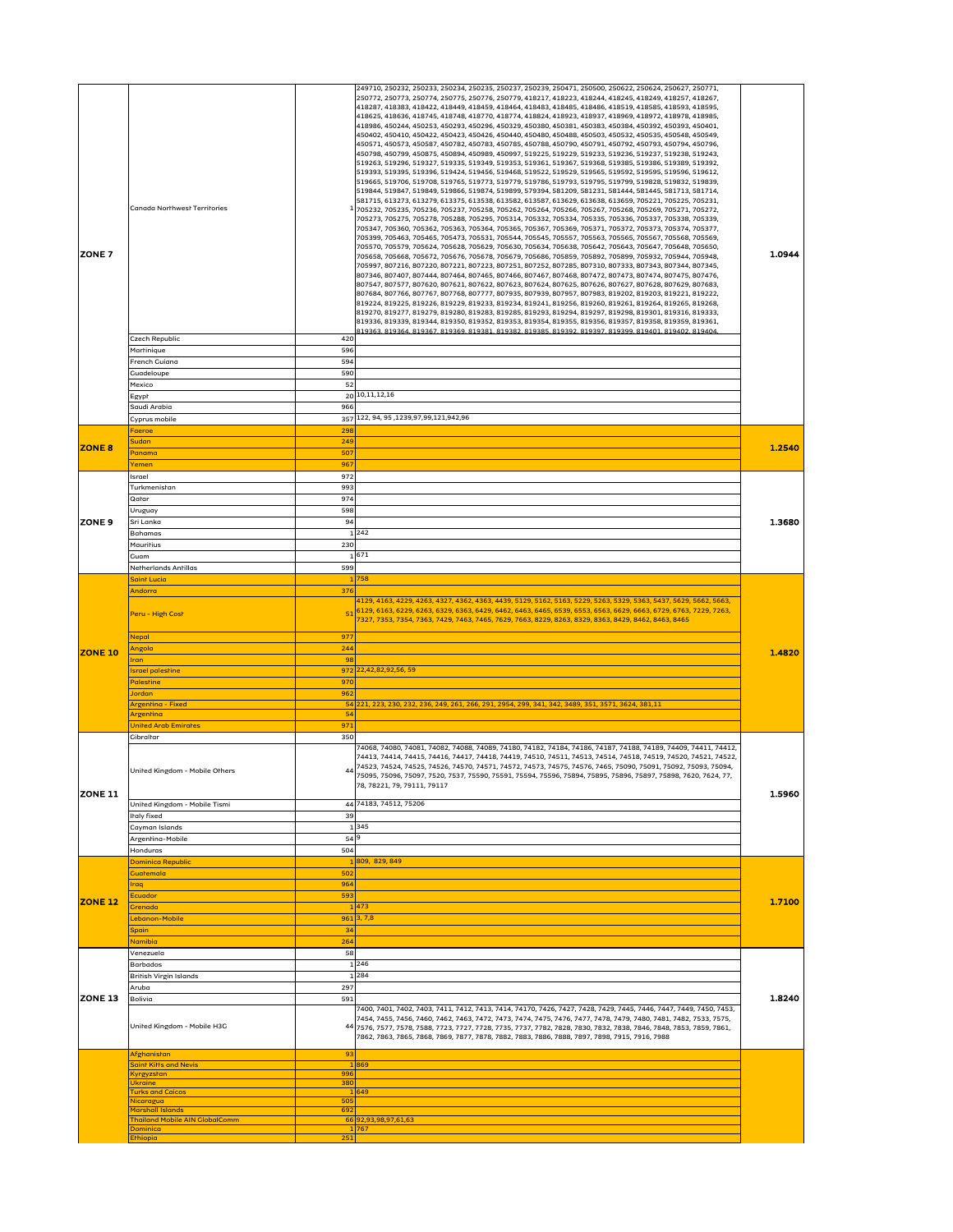|                | Jamaica                                   |        | 1876                                                                                                            |        |
|----------------|-------------------------------------------|--------|-----------------------------------------------------------------------------------------------------------------|--------|
| ZONE 14        | Saint Vincent and the Grenadines          |        | L 784                                                                                                           | 2.0520 |
|                | Trinidad & Tobago                         |        | 868                                                                                                             |        |
|                | Armenia                                   | 374    |                                                                                                                 |        |
|                | Anguilla                                  |        | $ 264\rangle$                                                                                                   |        |
|                | Belize                                    | 501    |                                                                                                                 |        |
|                | Croatia                                   | 385    |                                                                                                                 |        |
|                | Libya Fixed                               | 218    |                                                                                                                 |        |
|                | Luxemburg                                 | 352    |                                                                                                                 |        |
|                | New Caledonia                             | 687    |                                                                                                                 |        |
|                | United Kingdom - Mobile Alternative       |        | 74065, 74172, 74179, 74181, 74185, 75595, 75597, 75718, 75890, 75899, 77000, 77442, 77443, 78221, 78722, 78727, |        |
|                |                                           |        | 44 78933, 79245, 79782, 79783                                                                                   |        |
|                | Liechrensrein                             | 423    |                                                                                                                 |        |
|                | Philippines                               | 63     |                                                                                                                 |        |
|                | Germany - Personal Numbering              |        | 49 700                                                                                                          |        |
|                | Angola mobile others                      |        | 244 91, 99                                                                                                      |        |
|                | <b>Ivory Coast Fixed and Mobile MTN</b>   |        | 225 3, 240, 220, 230, 210, 200, 75, 76, 56, 55, 54, 46, 45,44, 06, 05,04                                        |        |
|                | Oman                                      | 968    |                                                                                                                 |        |
|                |                                           |        |                                                                                                                 |        |
| <b>ZONE 15</b> | Tajikistan                                | 992    |                                                                                                                 | 2.2800 |
|                | French Polynesia                          | 689    |                                                                                                                 |        |
|                | Antigua and Barbuda                       |        | 268                                                                                                             |        |
|                | Austria                                   |        |                                                                                                                 |        |
|                |                                           | 43     |                                                                                                                 |        |
|                | Fiji                                      | 679    |                                                                                                                 |        |
|                | Guyana                                    | 592    |                                                                                                                 |        |
|                | Peru                                      | 51     |                                                                                                                 |        |
|                |                                           |        |                                                                                                                 |        |
|                | Djibouri                                  | 253    |                                                                                                                 |        |
|                | Mayotte                                   |        | 262 269, 639                                                                                                    |        |
|                | San Marino                                | 378    |                                                                                                                 |        |
|                | Indonesia                                 | 62     |                                                                                                                 |        |
|                |                                           |        |                                                                                                                 |        |
|                | Portugal                                  | 351    |                                                                                                                 |        |
|                | <b>Italy mobile</b>                       |        | 39 3,4                                                                                                          |        |
|                | Kenya                                     | 254    |                                                                                                                 |        |
|                |                                           |        |                                                                                                                 |        |
| <b>ZONE 16</b> | Peru                                      | 51     |                                                                                                                 | 2.5080 |
|                | Suriname                                  | 597    |                                                                                                                 |        |
|                | Haiti                                     | 509    |                                                                                                                 |        |
|                | Georgia                                   | 995    |                                                                                                                 |        |
|                |                                           |        |                                                                                                                 |        |
|                | Myanmar                                   | 95     |                                                                                                                 |        |
|                | Netherlands                               | 31     |                                                                                                                 |        |
|                | South Africa                              | 27     |                                                                                                                 |        |
|                |                                           |        |                                                                                                                 |        |
|                | Botswana                                  | 267    |                                                                                                                 |        |
|                | Cape Verde                                | 238    |                                                                                                                 |        |
|                | United Kingdom - Mobility services TISMIB |        | 44 74582                                                                                                        |        |
|                | United Kingdom - National Calls           |        | 44 87, 9                                                                                                        |        |
|                |                                           |        |                                                                                                                 |        |
|                | Benin                                     | 229    |                                                                                                                 |        |
| <b>ZONE 17</b> | El Salvador                               | 503    |                                                                                                                 | 2.7360 |
|                | Germany Mobile Tismi                      |        | 49 15555                                                                                                        |        |
|                |                                           |        |                                                                                                                 |        |
|                | Italy (others, elascom, three)            |        | 39 311, 313, 350, 3711, 376, 4390001, 5500639, 310, 319, 373, 390, 391, 392, 393, 397                           |        |
|                | Swaziland                                 | 268    |                                                                                                                 |        |
|                | Malawi                                    | 265    |                                                                                                                 |        |
|                |                                           | 258    |                                                                                                                 |        |
|                | Mozambique                                |        |                                                                                                                 |        |
|                | Palau                                     | 680    |                                                                                                                 |        |
|                | Libya Mobile                              |        | 218 91, 92, 93, 94, 95, 96                                                                                      |        |
|                | Switzerland                               | 41     |                                                                                                                 |        |
|                |                                           |        |                                                                                                                 |        |
|                | Uganda                                    | 256    |                                                                                                                 |        |
|                |                                           |        | 79979, 74, 75, 7698, 7699, 777, 7780, 7781, 7840, 7841, 79977, 79978, 8607698, 8607699, 860777, 8607780,        |        |
|                | <b>Switzerland mobile</b>                 |        | $41\,$ 8607781, 8607840, 8607841, 86079977, 86079978, 86079979, 86074279                                        |        |
|                | <b>Ivory Coast</b>                        | 225    |                                                                                                                 |        |
|                |                                           |        |                                                                                                                 |        |
|                | <b>Ivory Coast Mobile ATL (Moov)</b>      |        | $225\,$ 51, 43, 42, 41, 40, 03, 02, 01                                                                          |        |
| <b>ZONE 18</b> | Macedonia                                 | 389    |                                                                                                                 | 3.0780 |
|                | Togo                                      | 228    |                                                                                                                 |        |
|                |                                           | 963    |                                                                                                                 |        |
|                | <b>Syria</b>                              |        |                                                                                                                 |        |
|                | <b>Cameroon</b>                           | 237    |                                                                                                                 |        |
|                | Eritrea                                   | 291    |                                                                                                                 |        |
|                | Togo Mobile ATL                           |        | 228 96, 97, 98,99                                                                                               |        |
|                | Finland                                   | 358    |                                                                                                                 |        |
|                |                                           |        | 358 4571                                                                                                        |        |
|                | <b>Finland Mobile Tismi</b>               |        |                                                                                                                 |        |
|                | Rwanda                                    | 250    |                                                                                                                 |        |
|                | Azerbaijan                                | 994    |                                                                                                                 |        |
|                | Moldova                                   | 373    |                                                                                                                 |        |
|                |                                           |        |                                                                                                                 |        |
|                | Guinea-Bissau                             | 245    |                                                                                                                 |        |
|                | Guinea                                    | 224    |                                                                                                                 |        |
|                | Estonia                                   | 372    |                                                                                                                 |        |
|                | Colombia                                  | 57     |                                                                                                                 |        |
|                |                                           |        |                                                                                                                 |        |
|                | United Kingdom - Personal Numbers         |        | 44 70, 74410                                                                                                    |        |
|                | Bahrain                                   | 973    |                                                                                                                 |        |
|                | Indonesia - Mobile Satellite              |        | 62868                                                                                                           |        |
|                | Zambia - Mobile MTN                       | 260 96 |                                                                                                                 |        |
|                |                                           |        |                                                                                                                 |        |
|                | Zambia mobile cellel and Zamrel           |        | 260 95,97                                                                                                       |        |
|                | Belarus                                   | 375    |                                                                                                                 |        |
|                | Russia                                    |        |                                                                                                                 |        |
|                |                                           |        |                                                                                                                 |        |
|                | Zimbabwe                                  | 263    |                                                                                                                 |        |
|                | Denmark Mobile Tismi                      |        | 45 9120                                                                                                         |        |
|                | Lesorho                                   | 266    |                                                                                                                 |        |
| <b>ZONE 19</b> | Mali                                      | 223    |                                                                                                                 | 3.6480 |
|                |                                           |        |                                                                                                                 |        |
|                | Serbia                                    | 381    |                                                                                                                 |        |
|                | Tanzania                                  | 255    |                                                                                                                 |        |
|                |                                           |        |                                                                                                                 |        |
|                |                                           | 32     |                                                                                                                 |        |
|                | Belgium                                   |        |                                                                                                                 |        |
|                | <b>Burking Faso</b>                       | 226    |                                                                                                                 |        |
|                | Malra                                     | 356    |                                                                                                                 |        |
|                | Bosnia and Herzegovina                    | 387    |                                                                                                                 |        |

| Belgium - Mobile Others |     | 403U, 403L, 403Z, 4033, 4034, 4033, 4030, 4037, 4036, 4039, 400U, 400I, 400Z, 4003, 4004, 4005, 4000, 4007, 4009,<br>32 4671, 4672, 4689, 77 |
|-------------------------|-----|----------------------------------------------------------------------------------------------------------------------------------------------|
| Croatia mobile          |     | 385 90, 95,97,98,99,91,92                                                                                                                    |
| Niger                   | 227 |                                                                                                                                              |
| Senegal                 | 221 |                                                                                                                                              |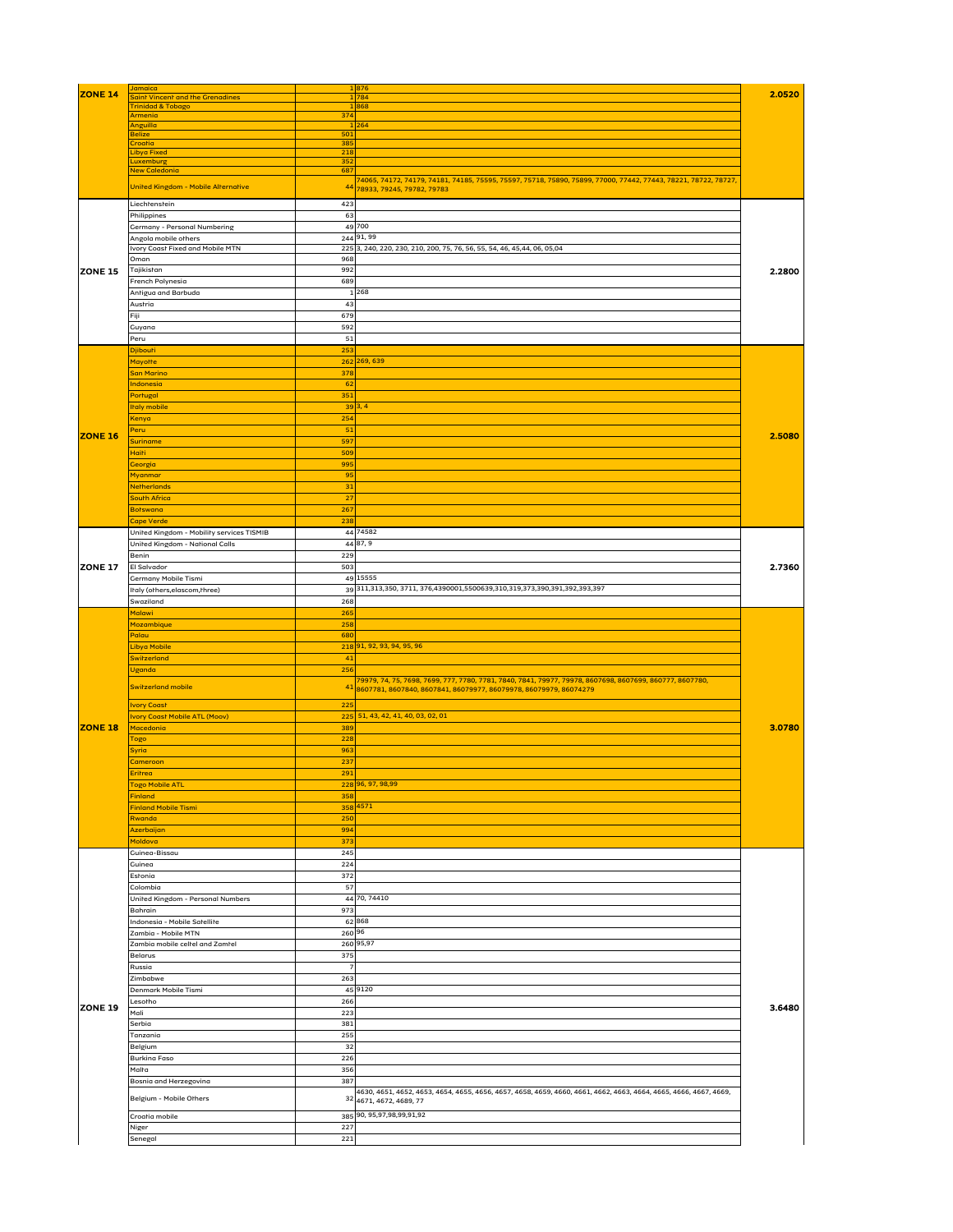|                | Lithuania                                                     | 370          |                                                                                                                                                                                                                                                                                                                                                                                                                                                               |         |
|----------------|---------------------------------------------------------------|--------------|---------------------------------------------------------------------------------------------------------------------------------------------------------------------------------------------------------------------------------------------------------------------------------------------------------------------------------------------------------------------------------------------------------------------------------------------------------------|---------|
|                | Zambia-Fixed                                                  | 260          |                                                                                                                                                                                                                                                                                                                                                                                                                                                               |         |
|                | <b>United States Virgin Islands</b>                           |              | $ 340\rangle$                                                                                                                                                                                                                                                                                                                                                                                                                                                 |         |
|                | Universal Personal Telecommunications-TPG                     | 878          |                                                                                                                                                                                                                                                                                                                                                                                                                                                               |         |
|                | <b>Bulgaria</b>                                               | 359          |                                                                                                                                                                                                                                                                                                                                                                                                                                                               |         |
|                | St Pierre & Miquelon                                          | 508          |                                                                                                                                                                                                                                                                                                                                                                                                                                                               |         |
|                | <b>Turkey</b>                                                 | 90           |                                                                                                                                                                                                                                                                                                                                                                                                                                                               |         |
|                | Slovenia<br>Somalia                                           | 386<br>252   |                                                                                                                                                                                                                                                                                                                                                                                                                                                               |         |
|                | <b>Equatorial Guinea</b>                                      | 240          |                                                                                                                                                                                                                                                                                                                                                                                                                                                               |         |
| <b>ZONE 20</b> | <b>France Mobile Globalstar</b>                               |              | 33 63800,63806,64000,6401,6402,6403,6404                                                                                                                                                                                                                                                                                                                                                                                                                      | 4.2180  |
|                | <b>DR</b> of Congo                                            | 243          |                                                                                                                                                                                                                                                                                                                                                                                                                                                               |         |
|                | Liberia                                                       | 231          |                                                                                                                                                                                                                                                                                                                                                                                                                                                               |         |
|                |                                                               |              | 6691,669200,669201,669202,91,9200,9203,9204,9203,9202,921,                                                                                                                                                                                                                                                                                                                                                                                                    |         |
|                | <b>Portugal Mobile</b>                                        |              | 3519205,6609,9201,659202,1691,659200,659201,1891,6091,609201,609202,609200,639200,639201,639202,6591,6391                                                                                                                                                                                                                                                                                                                                                     |         |
|                | Kosovo                                                        | 383          |                                                                                                                                                                                                                                                                                                                                                                                                                                                               |         |
|                | Monaco                                                        | 377          |                                                                                                                                                                                                                                                                                                                                                                                                                                                               |         |
|                | South Sudan                                                   | 211          |                                                                                                                                                                                                                                                                                                                                                                                                                                                               |         |
|                | Madagascar                                                    | 261          |                                                                                                                                                                                                                                                                                                                                                                                                                                                               |         |
|                | Latvia                                                        | 371          |                                                                                                                                                                                                                                                                                                                                                                                                                                                               |         |
|                | Luxemburg-Non Geographical Number                             | 352 9        |                                                                                                                                                                                                                                                                                                                                                                                                                                                               |         |
|                | Burundi                                                       | 257          |                                                                                                                                                                                                                                                                                                                                                                                                                                                               |         |
|                | Sierra Leone<br>Kazakhstan                                    | 232          | 771,72,73,76, 74, 70, 77                                                                                                                                                                                                                                                                                                                                                                                                                                      |         |
|                | Mauritania                                                    | 222          |                                                                                                                                                                                                                                                                                                                                                                                                                                                               |         |
|                | Chad                                                          | 235          |                                                                                                                                                                                                                                                                                                                                                                                                                                                               |         |
| <b>ZONE 21</b> | Gabon                                                         | 241          |                                                                                                                                                                                                                                                                                                                                                                                                                                                               | 5.5860  |
|                | Greenland                                                     | 299          |                                                                                                                                                                                                                                                                                                                                                                                                                                                               |         |
|                | Congo                                                         | 242          |                                                                                                                                                                                                                                                                                                                                                                                                                                                               |         |
|                | Comoros                                                       | 269          |                                                                                                                                                                                                                                                                                                                                                                                                                                                               |         |
|                | North Korea<br>Micronesia                                     | 850<br>691   |                                                                                                                                                                                                                                                                                                                                                                                                                                                               |         |
|                | Morocco                                                       | 212          |                                                                                                                                                                                                                                                                                                                                                                                                                                                               |         |
|                | <b>Poland Mobile</b>                                          | 48           |                                                                                                                                                                                                                                                                                                                                                                                                                                                               |         |
|                | <b>Albania</b>                                                | 355          |                                                                                                                                                                                                                                                                                                                                                                                                                                                               |         |
|                | <b>EastTimor</b>                                              | 670          |                                                                                                                                                                                                                                                                                                                                                                                                                                                               |         |
|                | <b>Gambia</b>                                                 | 220          |                                                                                                                                                                                                                                                                                                                                                                                                                                                               |         |
|                | Montenegro<br><b>Maldives</b>                                 | 382<br>960   |                                                                                                                                                                                                                                                                                                                                                                                                                                                               |         |
|                | Turkey mobile others                                          |              | 90 51, 522, 527, 592, 594, 596, 8505311                                                                                                                                                                                                                                                                                                                                                                                                                       |         |
| <b>ZONE 22</b> | <b>Wallis and Futuna</b>                                      | 681          |                                                                                                                                                                                                                                                                                                                                                                                                                                                               | 7.4100  |
|                | Tunisia                                                       | 216          |                                                                                                                                                                                                                                                                                                                                                                                                                                                               |         |
|                | <b>Cuba</b>                                                   | 53           |                                                                                                                                                                                                                                                                                                                                                                                                                                                               |         |
|                | <b>Seychelles</b>                                             | 248          |                                                                                                                                                                                                                                                                                                                                                                                                                                                               |         |
|                |                                                               |              |                                                                                                                                                                                                                                                                                                                                                                                                                                                               |         |
|                | Algeria                                                       | 213          |                                                                                                                                                                                                                                                                                                                                                                                                                                                               |         |
|                | <b>Western Samoa</b><br>Antarctica                            | 685<br>672 1 |                                                                                                                                                                                                                                                                                                                                                                                                                                                               |         |
|                | Montserrat                                                    |              | 1 664                                                                                                                                                                                                                                                                                                                                                                                                                                                         |         |
|                |                                                               |              | 2196, 2197, 2198, 2572, 2593, 2788, 2868, 32196, 32197, 32198, 33196, 33197, 33198, 34196, 34197, 34198, 35196,<br> 35197, 35198, 41196, 41197, 41198, 42196, 42197, 42198, 422970, 422971, 422972, 42970, 42971, 42972, 43196,<br> 43197, 43198, 432970, 432971, 432972, 43970, 43971, 43972, 44, 45196, 45198, 45235, 452920, 452921, 452922,<br> 452923, 452924, 4535, 45920, 45921, 45922, 45923, 45924, 51196, 51197, 51198, 52196, 52197, 52198, 53196, |         |
|                | Chile - Rural                                                 | 56           | , 53197, 53198, 55196, 55197, 55198, 57196, 57197, 57198, 58196, 58197, 58198, 61196, 61197, 61198, 63196, 63197<br> 63198, 632970, 632971, 632979, 63970, 63971, 63979, 64196, 64197, 64198, 642970, 642971, 642979, 64970, 64971,<br> 64979, 65196, 65197, 65198, 652970, 652971, 652972, 65970, 65971, 65972, 67196, 67197, 67198, 71196, 71197,                                                                                                           |         |
| <b>ZONE 23</b> |                                                               |              | 71198, 712970, 712971, 712972, 71970, 71971, 71972, 72196, 72197, 72198, 73196, 73197, 73198, 732970, 732971,<br> 732979, 73970, 73971, 73979, 75196, 75197, 75198, 752970, 752971, 752978, 752979, 75970, 75971, 75978, 75979                                                                                                                                                                                                                                | 9.6900  |
|                | Central African Republic                                      | 236          |                                                                                                                                                                                                                                                                                                                                                                                                                                                               |         |
|                | Papua New Guinea                                              | 675          |                                                                                                                                                                                                                                                                                                                                                                                                                                                               |         |
|                | Tonga<br>Vanuatu                                              | 676<br>678   |                                                                                                                                                                                                                                                                                                                                                                                                                                                               |         |
|                | Cook islands                                                  | 682          |                                                                                                                                                                                                                                                                                                                                                                                                                                                               |         |
|                | <b>Thuraya SatelliteTelecom</b>                               | 882 16       |                                                                                                                                                                                                                                                                                                                                                                                                                                                               |         |
|                | Ascension<br><b>Norfolk</b>                                   | 247<br>672   |                                                                                                                                                                                                                                                                                                                                                                                                                                                               |         |
|                | Niue                                                          | 683          |                                                                                                                                                                                                                                                                                                                                                                                                                                                               |         |
|                | SaoTome & Principe Fixed                                      | 239          |                                                                                                                                                                                                                                                                                                                                                                                                                                                               |         |
| <b>ZONE 24</b> | Diego Garcia<br>Solomon Islands                               | 246<br>677   |                                                                                                                                                                                                                                                                                                                                                                                                                                                               | 15.9600 |
|                | <b>Uganda mobile</b>                                          |              | 256 730, 726                                                                                                                                                                                                                                                                                                                                                                                                                                                  |         |
|                | Kiribati<br>Nauru                                             | 686<br>674   |                                                                                                                                                                                                                                                                                                                                                                                                                                                               |         |
|                | Tuvalu                                                        | 688          |                                                                                                                                                                                                                                                                                                                                                                                                                                                               |         |
|                | Emsat                                                         | 882 13       |                                                                                                                                                                                                                                                                                                                                                                                                                                                               |         |
|                | Albania - Fixed ALBTEL<br>Australia Satellite - Fixed Telstra |              | 355 4249, 4250, 4251, 4252<br>61 14711, 14712, 14713, 14717, 14718, 14719                                                                                                                                                                                                                                                                                                                                                                                     |         |
|                | Australia Satellite - Mobile Optus                            |              | 61 1451, 1452, 1453                                                                                                                                                                                                                                                                                                                                                                                                                                           |         |
|                | Australia Satellite - Mobile Telstra                          |              | 61 14714, 14715, 14716                                                                                                                                                                                                                                                                                                                                                                                                                                        |         |
|                | <b>Global Mobile Satellite System Ellipso</b>                 | 881          |                                                                                                                                                                                                                                                                                                                                                                                                                                                               |         |
| <b>ZONE 25</b> | Iridium                                                       | 881 6,7      |                                                                                                                                                                                                                                                                                                                                                                                                                                                               | 45.6000 |
|                | Maritime Communications Partner<br><b>Russia Mobile GTNT</b>  | 88232        | 7954101                                                                                                                                                                                                                                                                                                                                                                                                                                                       |         |
|                | Tokelau                                                       | 690          |                                                                                                                                                                                                                                                                                                                                                                                                                                                               |         |
|                | Chile-Audiorexr                                               |              | 56 322100, 32255, 421972124, 45197, 11, 15                                                                                                                                                                                                                                                                                                                                                                                                                    |         |
|                | <b>Chile Audiorext</b>                                        |              | 56 45197, 421972124, 32255, 15, 11, 322100                                                                                                                                                                                                                                                                                                                                                                                                                    |         |
|                | <b>Falkland Islands</b>                                       | 500          |                                                                                                                                                                                                                                                                                                                                                                                                                                                               |         |
|                | St Helena<br>Inmarsat                                         | 290<br>870   |                                                                                                                                                                                                                                                                                                                                                                                                                                                               |         |
| <b>ZONE 26</b> | <b>International Networks</b><br><b>Russia Mobile Iridium</b> | 882          | 7954102, 954103                                                                                                                                                                                                                                                                                                                                                                                                                                               | 74.1000 |

| -----<br>- -- - -- - - - - - |  |
|------------------------------|--|
| $\sim$                       |  |
| Jeraulf                      |  |
|                              |  |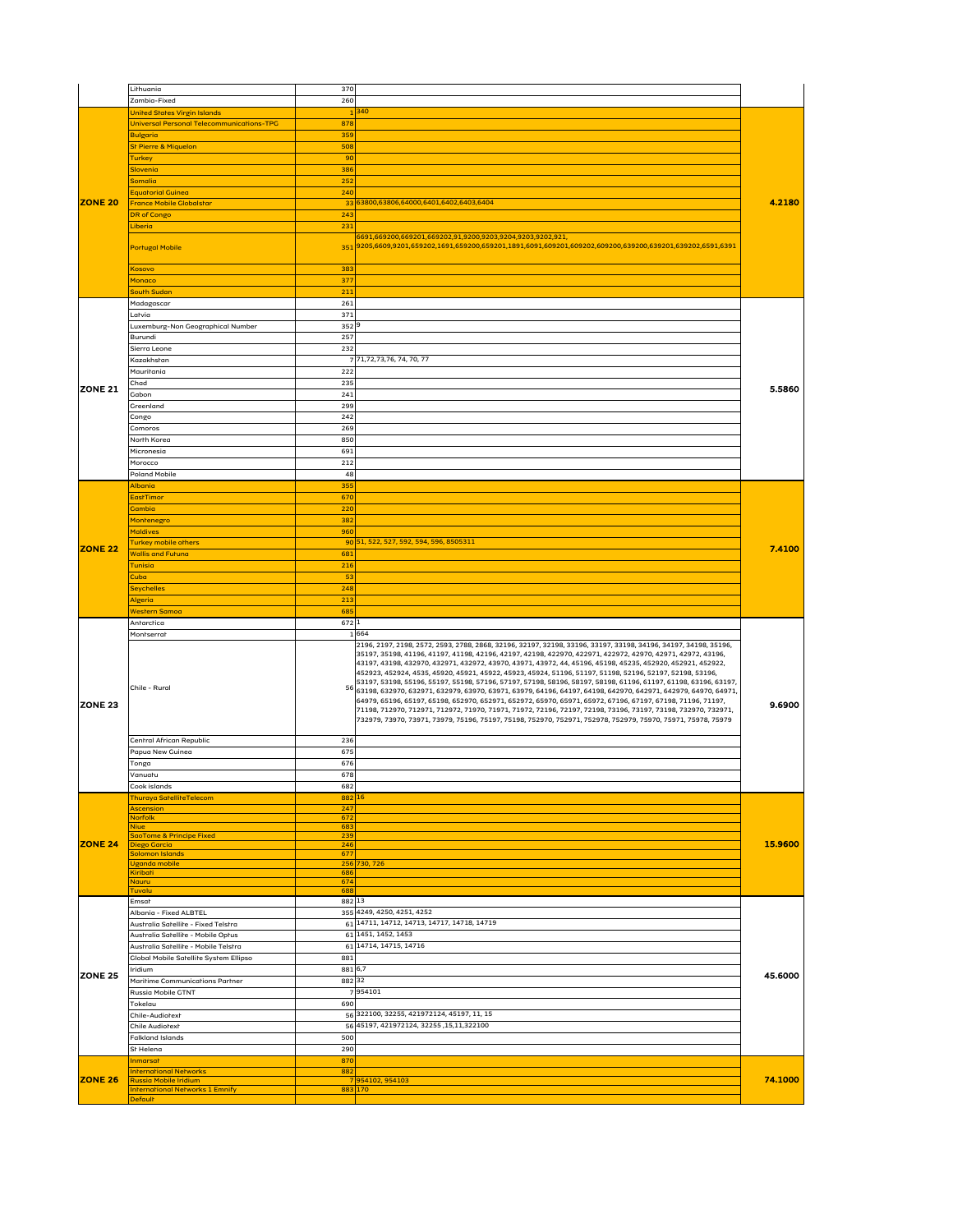|               | <b>INTERNATIONAL SMS RATES</b>                         |                     |                           |                   |
|---------------|--------------------------------------------------------|---------------------|---------------------------|-------------------|
| <b>Zones</b>  | Countries<br>Canada                                    |                     | <b>CC NDC</b>             | <b>CHARGE/MIN</b> |
| <b>ZONE 1</b> | Saint Pierre And Miquelon<br><b>United States</b>      | 508                 |                           | 0.3420            |
| <b>ZONE 2</b> | Lebanon<br>Jordan                                      | 961<br>962          |                           | 0.3990            |
|               | Kuwait                                                 | 965                 |                           |                   |
|               | <b>American Samoa</b><br>Anguilla                      |                     | 1 684<br>1 264            |                   |
|               | <b>Antigua And Barbuda</b><br>Argentina                | 1268<br>54          |                           |                   |
|               | Armenia<br>Aruba                                       | 374<br>297          |                           |                   |
|               | <b>Bahamas</b>                                         |                     | 1 242                     |                   |
|               | Bangladesh<br><b>Barbados</b>                          | 880                 | 1 246                     |                   |
|               | <b>Belize</b><br>Bermuda                               | 501<br>1441         |                           |                   |
|               | <b>Bhutan</b>                                          | 975                 |                           |                   |
|               | Bolivia<br><b>Brazil</b>                               | 591<br>55           |                           |                   |
|               | <b>British Virgin Islands</b><br>Brunei                | 1284<br>673         |                           |                   |
|               | Cambodia                                               | 855                 |                           |                   |
|               | Cayman Islands<br>Chile                                | 1345<br>56          |                           |                   |
|               | Colombia<br>Cook Islands                               | 57<br>$\boxed{682}$ |                           |                   |
|               | Costa Rica<br><b>Cuba</b>                              | 506<br>53           |                           |                   |
|               | Dominica                                               | 1767                |                           |                   |
|               | <b>Dominican Republic</b><br>East Timor                | 670                 | 1 767                     |                   |
|               | Ecuador<br><b>El Salvador</b>                          | 593<br>503          |                           |                   |
|               | <b>Falkland Islands</b>                                | H N/A               |                           |                   |
|               | Fiji<br><b>French Guiana</b>                           | 679<br>594          |                           |                   |
|               | French Polynesia<br>Grenada                            | 689                 | 1 473                     |                   |
|               | <b>Guadeloupe</b>                                      | 590                 |                           |                   |
|               | Guam<br>Guatemala                                      | 502                 | 1 671                     |                   |
|               | Guyana<br><b>Haiti</b>                                 | 592<br>509          |                           |                   |
|               | <b>Honduras</b><br>Hong Kong                           | 504<br>852          |                           |                   |
|               | India                                                  | 91                  |                           |                   |
|               | Indonesia<br><b>Iran</b>                               | 62<br>98            |                           |                   |
|               | Jamaica<br>Japan                                       | 81                  | 1 876                     |                   |
|               | Kazakhstan                                             | 996                 | 7 71,72,73,76, 74, 70, 77 |                   |
|               | Kyrgyzstan<br><b>Laos</b>                              | 856                 |                           |                   |
| ZONE 3        | Liberia<br>Macao                                       | 231<br>853          |                           | 0.4560            |
|               | Malaysia<br><b>Maldives</b>                            | $\vert$ 60<br> 960  |                           |                   |
|               | Martinique<br>Mexico                                   | 596<br>52           |                           |                   |
|               | Micronesia                                             | 691                 |                           |                   |
|               | Mongolia<br>Montserrat                                 | 976                 | 1 664                     |                   |
|               | Myanmar<br>Nauru                                       | 95<br>674           |                           |                   |
|               | <b>Nepal</b><br><b>Netherlands Antilles</b>            | 977<br>599          |                           |                   |
|               | New Caledonia<br>Nicaragua                             | 687<br>505          |                           |                   |
|               | Niue<br>Norfolk Island                                 | 683<br>672          |                           |                   |
|               | Northern Mariana Islands                               | 683                 |                           |                   |
|               | Pakistan<br>Palau                                      | 92<br> 680          |                           |                   |
|               | Panama<br>Papua New Guinea                             | 507<br>675          |                           |                   |
|               | Paraguay<br>Peru                                       | 595<br>51           |                           |                   |
|               | Philippines<br><b>Puerto Rico</b>                      | 63                  | 1 787939                  |                   |
|               | <b>Saint Kitts And Nevis</b>                           | 1869                |                           |                   |
|               | Saint Lucia<br>Saint Martin                            | 1758<br>590         |                           |                   |
|               | Saint Vincent And The Grenadines<br>Singapore          | 1784<br>65          |                           |                   |
|               | Solomon Islands<br>South Korea                         | 677<br> 82          |                           |                   |
|               | Sri Lanka<br>Suriname                                  | 94<br>597           |                           |                   |
|               | Swaziland                                              | 268                 |                           |                   |
|               | Syria<br>Taiwan                                        | 963<br>886          |                           |                   |
|               | Tajikistan<br>Thailand                                 | 992<br>66           |                           |                   |
|               | Tonga<br><b>Trinidad And Tobago</b>                    | 676<br>1868         |                           |                   |
|               | <b>Turkmenistan</b><br><b>Turks And Caicos Islands</b> | 993<br>1649         |                           |                   |
|               | Tuvalu                                                 | 688                 |                           |                   |
|               | <b>Uruguay</b><br><b>Uzbekistan</b>                    | 598<br>998          |                           |                   |
|               | Vanuatu<br>Venezuela                                   | 678<br>58           |                           |                   |
|               | <b>Viet Nam</b>                                        | 84                  |                           |                   |
|               |                                                        |                     |                           |                   |
|               | <b>Western Samoa</b><br>Yemen                          | 685<br>967          |                           |                   |
|               | Cyprus<br>Sourh Sudan                                  | 357<br>211          |                           |                   |
|               | Sudan<br>Angola                                        | 249<br>244<br>226   |                           |                   |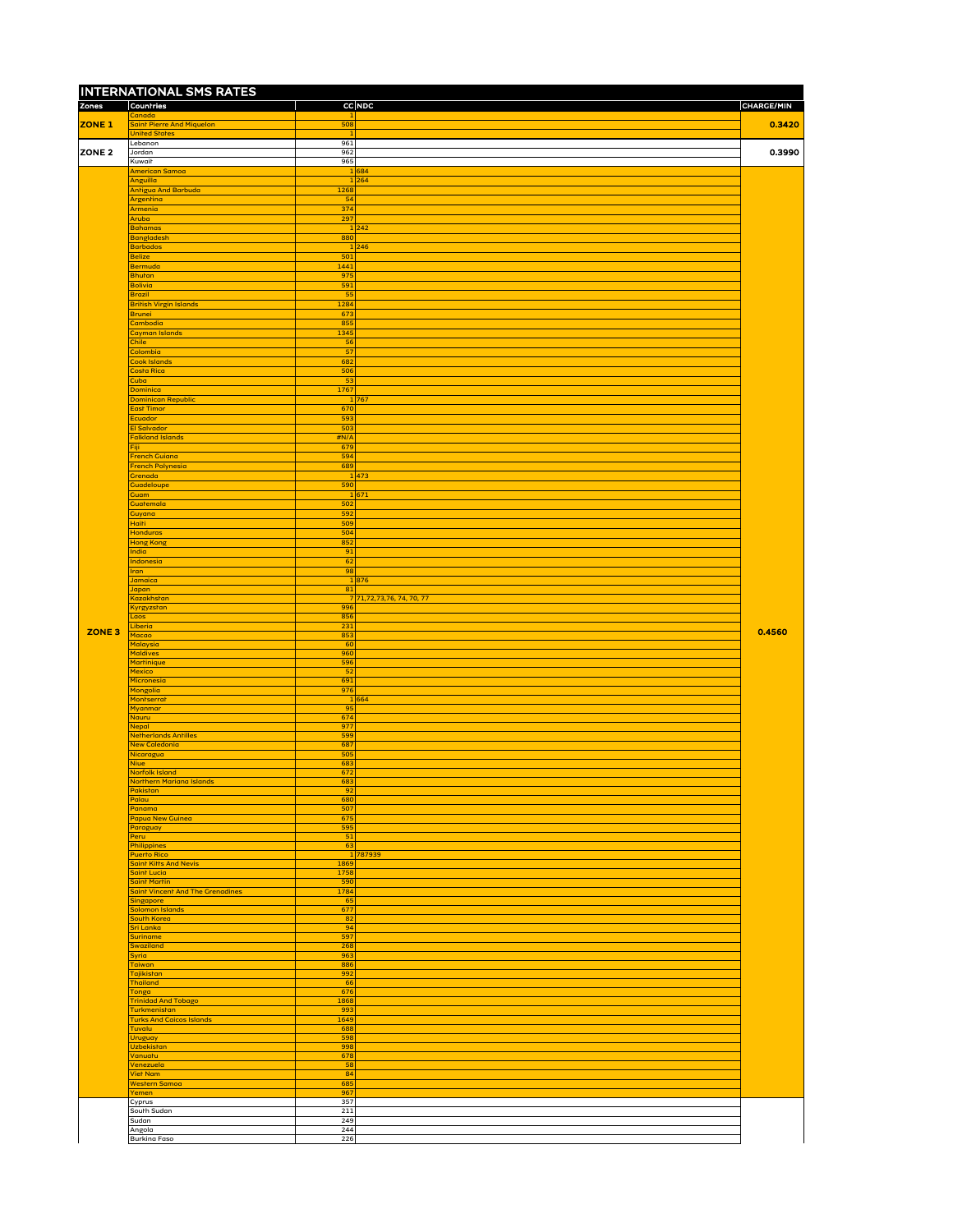|               | Chad                             | 235             |        |
|---------------|----------------------------------|-----------------|--------|
|               | Congo                            | 242             |        |
|               | Kenya                            | 254             |        |
|               | Rwanda                           | 250             |        |
|               | Uganda<br>Zambia                 | 256<br>260      |        |
|               | Afghanistan                      | 93              |        |
|               | <b>Iraq</b>                      | 964             |        |
|               | Democratic Republic Of The Congo | 243             |        |
|               | Benin                            | 229             |        |
|               | China                            | 86              |        |
|               | Cameroon<br>Guinea               | 237<br>224      |        |
|               | Guinea-Bissau                    | 245             |        |
|               | <b>Ivory Coast</b>               | 225             |        |
|               | Saudi Arabia                     | 966             |        |
|               | Senegal                          | 221             |        |
|               | Togo                             | 228             |        |
|               | Turkey                           | 90              |        |
|               | Algeria<br><b>Bahrain</b>        | 213<br>973      |        |
|               | Borswana                         | 267             |        |
|               | Burundi                          | 257             |        |
|               | Cape Verde                       | 238             |        |
|               | Central African Republic         | 236             |        |
|               | Comoros                          | 269             |        |
| <b>ZONE 4</b> | Djibouri<br>Egypt                | 253<br>20       | 0.5700 |
|               | Equatorial Guinea                | 240             |        |
|               | Ethiopia                         | 251             |        |
|               | Gabon                            | 241             |        |
|               | Gambia                           | 220             |        |
|               | Ghana                            | 233             |        |
|               | Israel<br>Lesorho                | 972<br>266      |        |
|               | Libya                            | 218             |        |
|               | Madagascar                       | 261             |        |
|               | Malawi                           | 265             |        |
|               | Mali                             | 223             |        |
|               | Mauritania                       | 222             |        |
|               | Mauritius                        | 230<br>262      |        |
|               | Mayorre<br>Morocco               | 212             |        |
|               | Mozambique                       | 258             |        |
|               | Namibia                          | 264             |        |
|               | Niger                            | 227             |        |
|               | Nigeria                          | 234             |        |
|               | Oman<br>Palestine                | 968<br>970      |        |
|               | Qatar                            | 974             |        |
|               | Reunion                          | 262             |        |
|               | Sao Tome And Principe            | 239             |        |
|               | Seychelles                       | 248             |        |
|               | Sierra Leone                     | 232             |        |
|               | Somalia<br>South Africa          | 252<br>27       |        |
|               | Tanzania                         | 255             |        |
|               | Tunisia                          | 216             |        |
|               |                                  |                 |        |
|               | Zimbabwe                         | 263             |        |
|               | Portugal                         | 351             |        |
|               | Romania                          | 40              |        |
|               | United Arab Emirates             | 971             |        |
|               | Albania                          | 355             |        |
|               | Azerbaijan<br>Belarus            | 994<br>$375$    |        |
|               | <b>Bosnia And Herzegovina</b>    | 387             |        |
|               | Bulgaria                         | 359             |        |
|               | Croatia                          | 385             |        |
|               | Czech Republic                   | 420             |        |
| ZONE 5        | Estonia                          | 372             | 0.6270 |
|               | <b>Georgia</b>                   | 995<br>36       |        |
|               | <b>Hungary</b><br>Latvia         | 371             |        |
|               | Lithuania                        | 370             |        |
|               | Macedonia                        | 389             |        |
|               | Moldova                          | 373             |        |
|               | Montenegro                       | 382             |        |
|               | Serbia<br>Slovakia               | 381<br>421      |        |
|               | Slovenia                         | 386             |        |
|               | Ukraine                          | 380             |        |
|               | Russia                           | 7               |        |
|               | Andorra                          | 376             |        |
|               | Faroe Islands                    | 298             |        |
|               | Finland                          | 358             |        |
|               | France<br>Gibraltar              | 33<br>350       |        |
|               | Greece                           | 30 <sub>o</sub> |        |
|               | Greenland                        | 299             |        |
|               | Iceland                          | 354             |        |
|               | Liechrenstein                    | 423             |        |
|               | Luxembourg                       | 352             |        |
|               | Malta                            | 356             |        |
|               | Monaco                           | 377             |        |
|               | San Marino<br>Australia          | 378<br>61       |        |
|               | Austria                          | 43              |        |
| <b>ZONE 6</b> | Belgium                          | 32              | 0.8550 |
|               | Denmark                          | 45              |        |
|               | Germany                          | 49              |        |
|               | Ireland                          | 353             |        |
|               | Italy                            | 39              |        |
|               | Netherlands                      | 31              |        |
|               | Norway                           | 47              |        |
|               | Poland                           | 48<br>34        |        |
|               | Spain<br>Sweden                  | 46              |        |
|               | Switzerland<br>Kiribati          | 41<br>686       |        |

| .                        | $  -$ |  |
|--------------------------|-------|--|
| Kosovo                   | 383   |  |
| Marshall Islands         | 692   |  |
| New Zealand              | O4.   |  |
| <b>Wallis And Furuna</b> | 681   |  |
| <b>Unifed Kingdom</b>    | 44    |  |